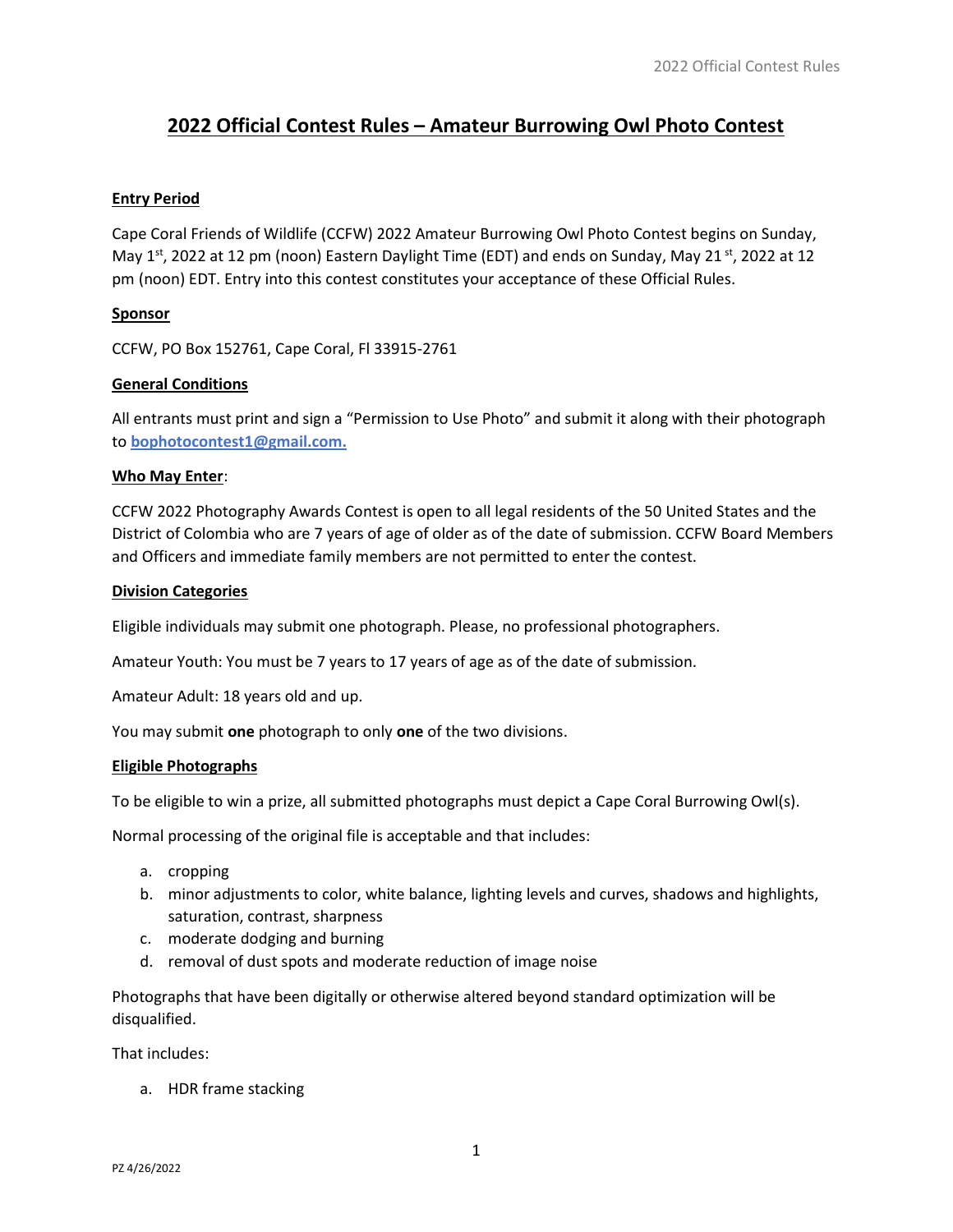- b. stitched panoramas
- c. images that have been manipulated by the addition, removal, or alteration (painting over, cloning, or blurring) of anything in the original subject and scene that were photographed
- d. borders, signatures or watermarks
- e. changes in the color so significant that the processed colors are widely different from the original colors
- f. changes in the density, contrast, color and/saturation levels and dodging and burning that significantly alter content by obscuring or eliminating information in the picture
- g. AI and machine-learning based software used for upscaling, sharpening and significant noise reduction

You may be required to provide CCFW with original image files (RAW, jpg, etc.) in the timeframe provided upon request (generally within 7 days). Judges will determine whether changes to an image are significant enough to disqualify an entry. Failure to provide original files may result in the disqualification of the photograph at CCFW's sole discretion. Any entrant that contacts a judge (not the general photo contest email account) while the competition is open or during the judging phase may be disqualified. The decision of the Sponsor to disqualify any Submission is final.

# Ethical Bird Photography

CCFW encourages every photographer to practice responsible bird photography. Prior to submitting any photograph, you are strongly encouraged to read Audubon's Guide to Ethical Bird Photography and Videography. (https://www.audubon.org/get-outside/audubons-guide-ethical-bird-photography). A photograph that appears to the Sponsor or Judges to reflect one of the following situations is not eligible for Submission, and if submitted, will be disqualified at CCFW's sole discretion.

That includes:

- a. Birds (including chicks) that appear to be stressed or harassed by the photographer
- b. Birds at nests taken with wide angle or macro lens
- c. Burrow nesting birds, including but not limited to solitary flightless chicks and adults brooding, feeding, or incubating chicks, where the photographer's distance appears to be closer than approximately 33 feet. Birds lured with bait. Bait includes live animals (crickets, mice, worms, bugs) dead animals or parts of animals, processed meat, and decoys.
- d. Owls at night whose photograph was taken with a flash
- e. Owls photographed with drones
- f. Owls photographed with a remotely triggered camera that uses a direct flash and or for which bait or another lure has been supplied to attract the animal. Setting a camera trap around a fresh kill or cache is generally acceptable, as is the use of a flash with a filter that only lets through infrared light.

Judges will consider focal length, crop factor, species, and other variables to decide whether a shot was ethically obtained. Judges' decisions are final.

#### How to Enter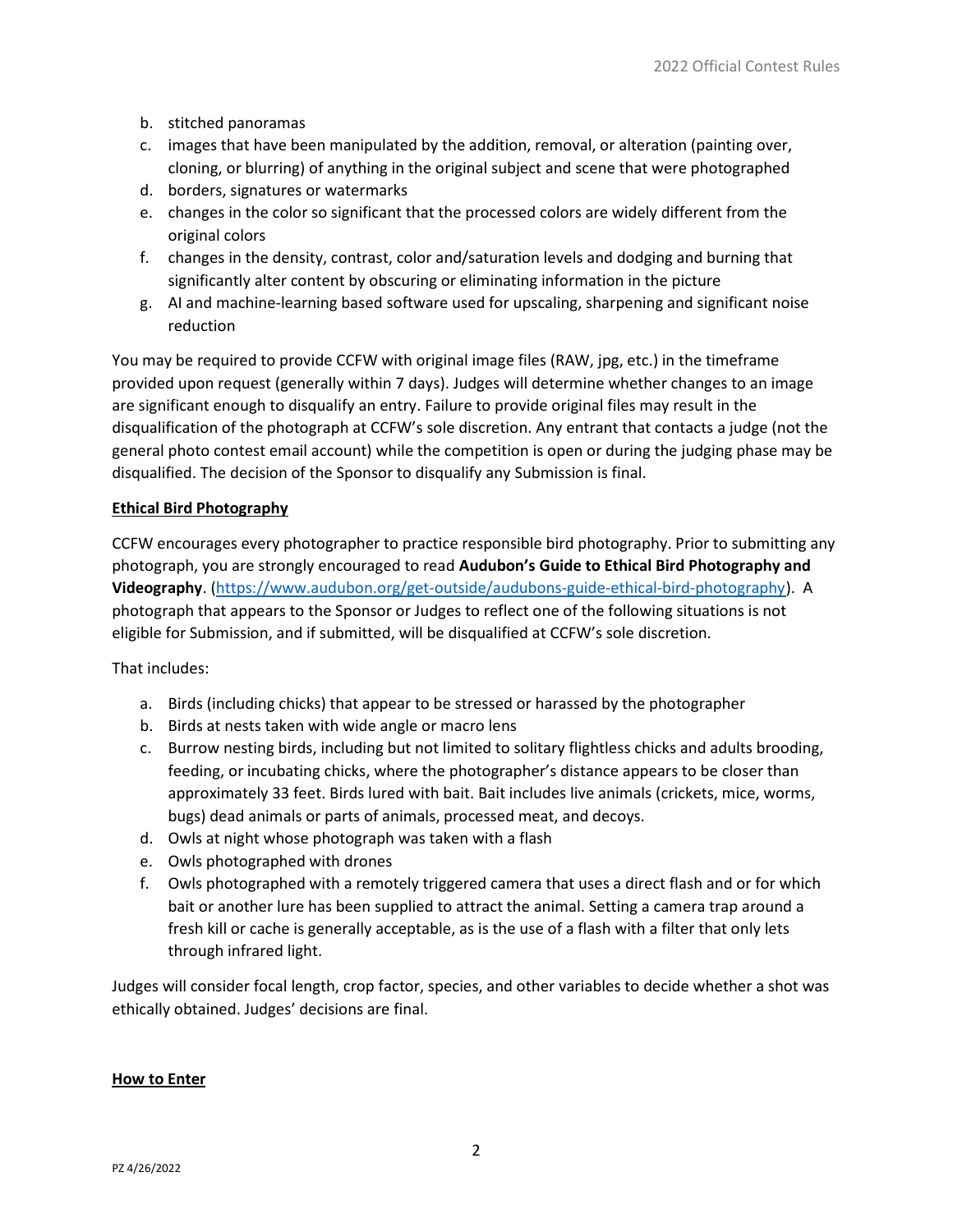Online: To enter online, you must:

- a. Log onto the CCFW website at www.ccfriendsofwildlife.org
- b. Read all contest rules.
- c. Print the "Permission to Use Photo" form
- d. Fill in the required information and sign the completed form
- e. Submit your photo and signed "Permission to Use Photo" by attaching them to an email sent to "bophotocontest1@gmail.com"

Photographs submitted online MUST meet the following requirements:

- a. Depict a Cape Coral Burrowing Owl(s)
- b. Be no larger than 35 megabytes
- c. Be close to 3000 pixels wide (for horizontal photographs) or 3000 pixels tall (for vertical photographs) at 72 dpi
- d. Be saved in RGB mode
- e. Be saved in the JPG format

You must include where the photograph was shot and any additional caption information. Note that additional information you provide at entry, such as the camera, equipment, location of the photograph, and the story behind the shot, while interesting, will have no effect on a photograph's score.

# **Judging**

Judging will be conducted by a panel of judges, appointed by CCFW, including expert photographers. Judges will score eligible photographs using the following criteria:

- a. Technical quality (30%)
- b. Originality (30%)
- c. Artistic merit (40%)

Prizes will be awarded as follows:

- a. One Grand prize to the highest-scoring photograph across both divisions
- b. One adult prize to the highest-scoring photograph from the Adult division
- c. One youth prize for the highest-scoring photograph from the Youth division

No entrant may win more than one prize. In the event of a tie for any prize, the Judges will use Artistic Merit of each tied photograph. The photograph with the highest Artistic Merit score will be the winner of that prize. The decisions of the Judges and the Sponsor will be final. Winners will be contacted and confirmed by email and/or telephone on or about June  $5<sup>th</sup>$ , 2022. The winners will be announced at the Burrowing Owl Census on Saturday June 4<sup>th</sup> at1 PM at Rotary Park, and on the CCFW website www.ccfriendsofwildlife.org and Facebook Page, CCFW Cape Coral Friends of Wildlife.

# Prizes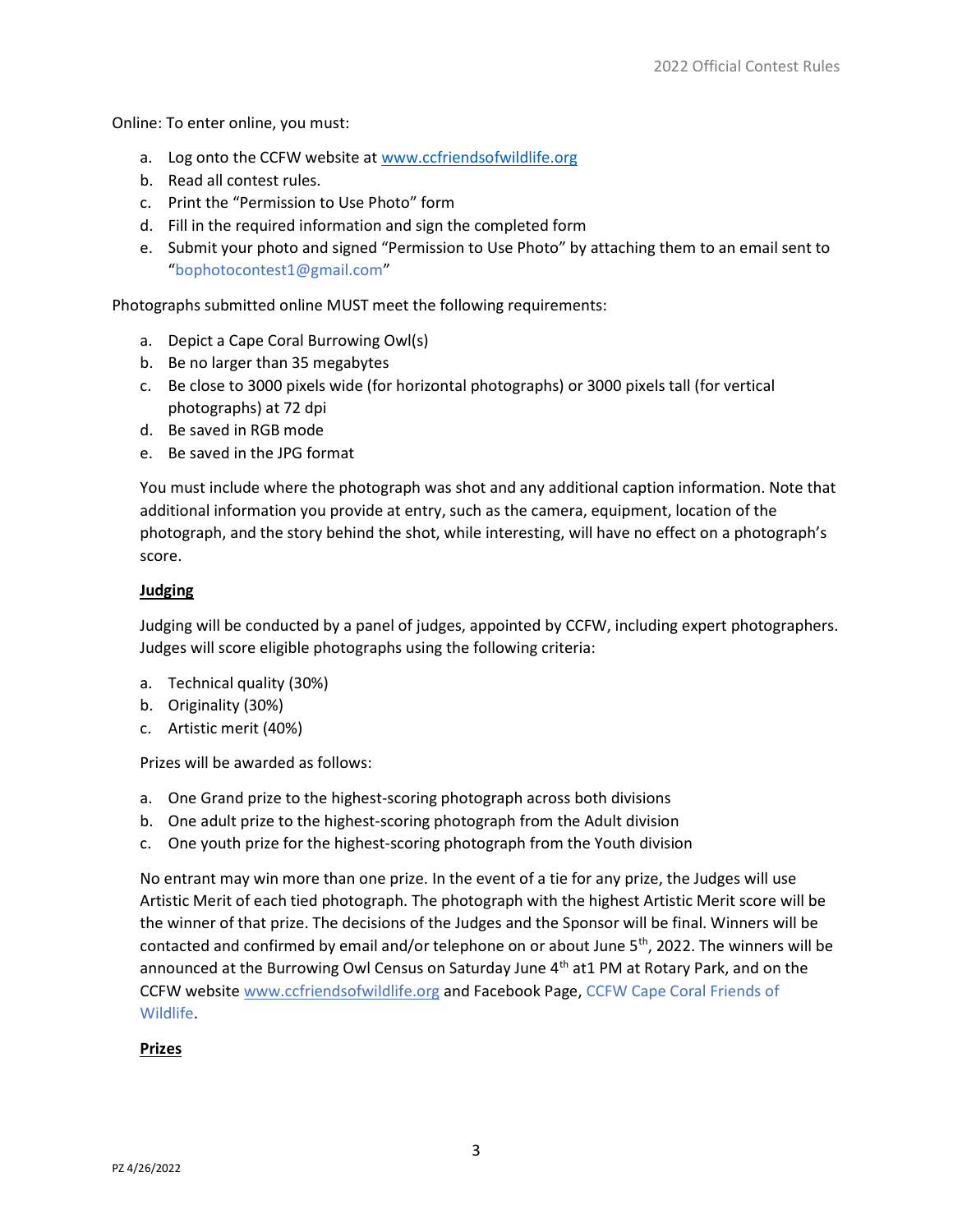There are 7 prizes available to be won: one Grand Prize, and three prizes in each of the two divisions. Prizes will be awarded only to the person whose name is on the winning entry at the time of Submission.

# Grand Prize:

a. your photo will be used on 2023's official CCFW Burrowing Owl T-shirt

b. one CCFW T-shirt with the winning photograph when available, which likely will be near the end of 2022. In addition, one current T-shirt of your choice.

#### c. one CCFW hat

- d. winner's certificate
- e. burrowing owl pin
- e. one-year free CCFW Membership for you and your family
- f. free tour of Cape Coral Owls
- g. burrowing owl license plate

#### Adult Division:

1<sup>st</sup> Place:

- a. one CCFW T-shirt of your choice
- b. one CCFW hat
- c. winner's certificate
- d. burrowing owl pin
- e. one-year free CCFW Membership for you and your family
- f. burrowing owl license plate

# 2<sup>nd</sup> Place:

- a. one CCFW hat
- b. winner's certificate
- c. burrowing owl pin
- d. one-year free CCFW Membership for you and your family
- 3 rd Place
- a. winner's certificate